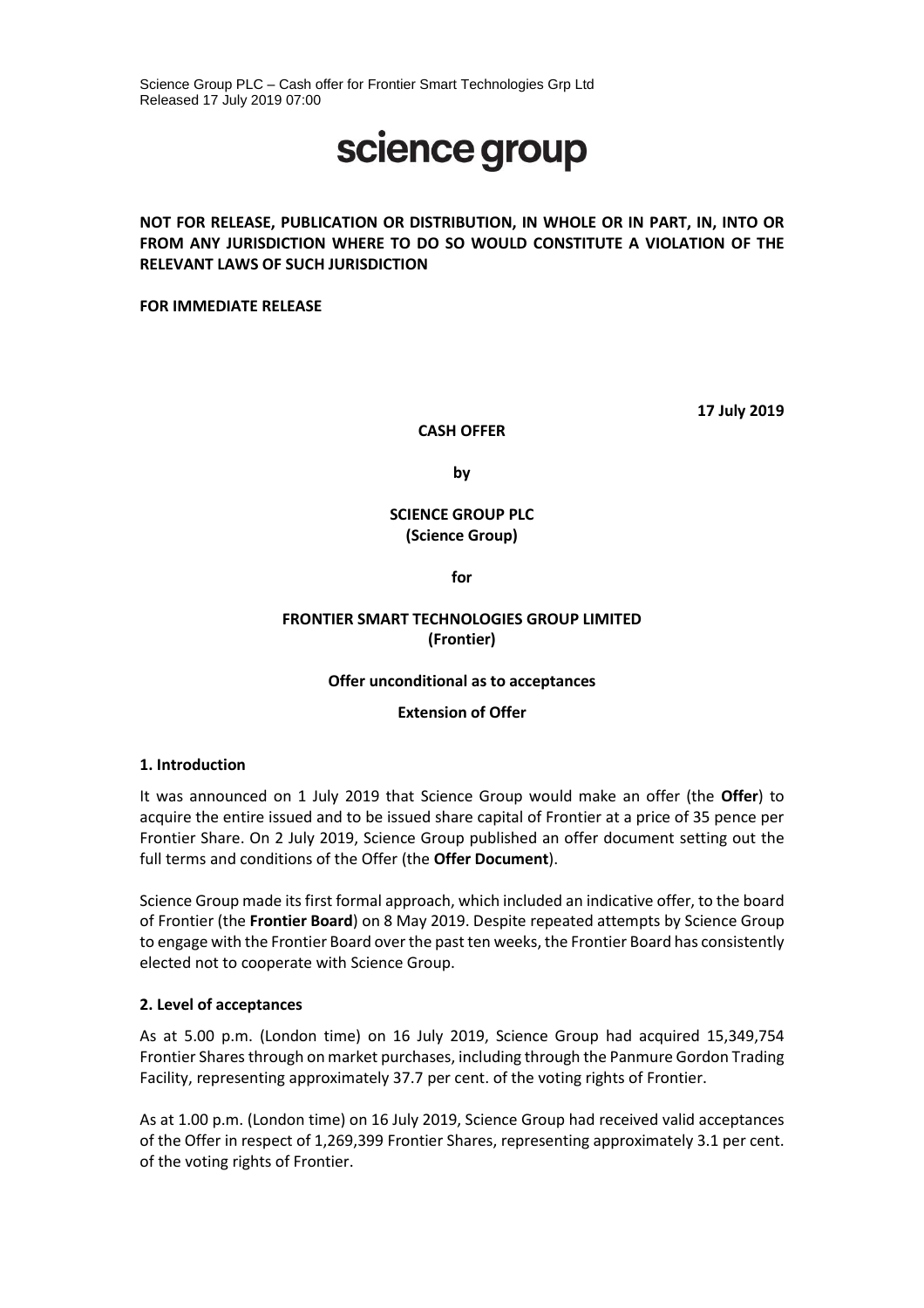Therefore as at 5.00 p.m. (London time) on 16 July 2019, Science Group was interested in, in aggregate, 16,619,153 Frontier Shares representing **approximately 40.8 per cent.** of the voting rights of Frontier.

## **3. Offer unconditional as to acceptances**

As the largest shareholder in Frontier with a shareholding of 40.8 per cent., Science Group considers that there is a high probability that Science Group would succeed in effecting change through a vote on an ordinary resolution, or opposing change through a vote on either an ordinary or special resolution, at a General Meeting of Frontier Shareholders, should that be required.

(Science Group notes that the Memorandum and Articles of Association on the Investor Pages of the Frontier website are not the current Articles, as approved on 14 May 2019 at the Annual General Meeting of Frontier.)

**As a result, the board of Science Group is pleased to announce that it has decided to waive the Acceptance Condition, in accordance with the Offer Document and to declare the Offer unconditional as to acceptances**.

Further details are set out below.

## **4. Extension of Offer**

The Offer, which remains subject to the terms and conditions set out in the Offer Document (save for condition (a)), will remain open for acceptances until 1.00 p.m. (London time) on 19 July 2019 (the **Extended Closing Date**).

The Panmure Gordon Trading Facility will also remain open until 1.00 p.m. (London time) on the Extended Closing Date.

**Both the Offer and the Panmure Gordon Trading Facility will close at 1.00 p.m. on the Extended Closing Date and will not be further extended. Thereafter, Frontier Shareholders should note that the Offer will not be open for acceptance and, whilst Science Group may at its discretion make purchases of Frontier Shares in the market, it is not required to make purchases at the Offer Price.**

Science Group reminds Frontier Shareholders that since Science Group's interest was first announced on 20 May 2019, no other offer for Frontier has been made publicly by any party. The only offer made for Frontier is Science Group's Offer at 35 pence per Frontier Share which represents:

- (a) a premium of 137.3 per cent. to the closing mid-market share price of Frontier on 17 May 2019 of 14.75 pence per share, being the last trading day prior to the announcement of Science Group's approach to Frontier; and
- (b) a premium of 161.6 per cent. to the closing mid-market share price of Frontier on 9 May 2019 of 13.4 pence per share, being the date of the trading update issued by the board of directors of Frontier.

Frontier Shareholders who have yet to accept the Offer should be aware that if they fail to do so by the Extended Closing Date, the Offer will be closed and they will not be entitled to receive any consideration for their Frontier Shares in respect of the Offer.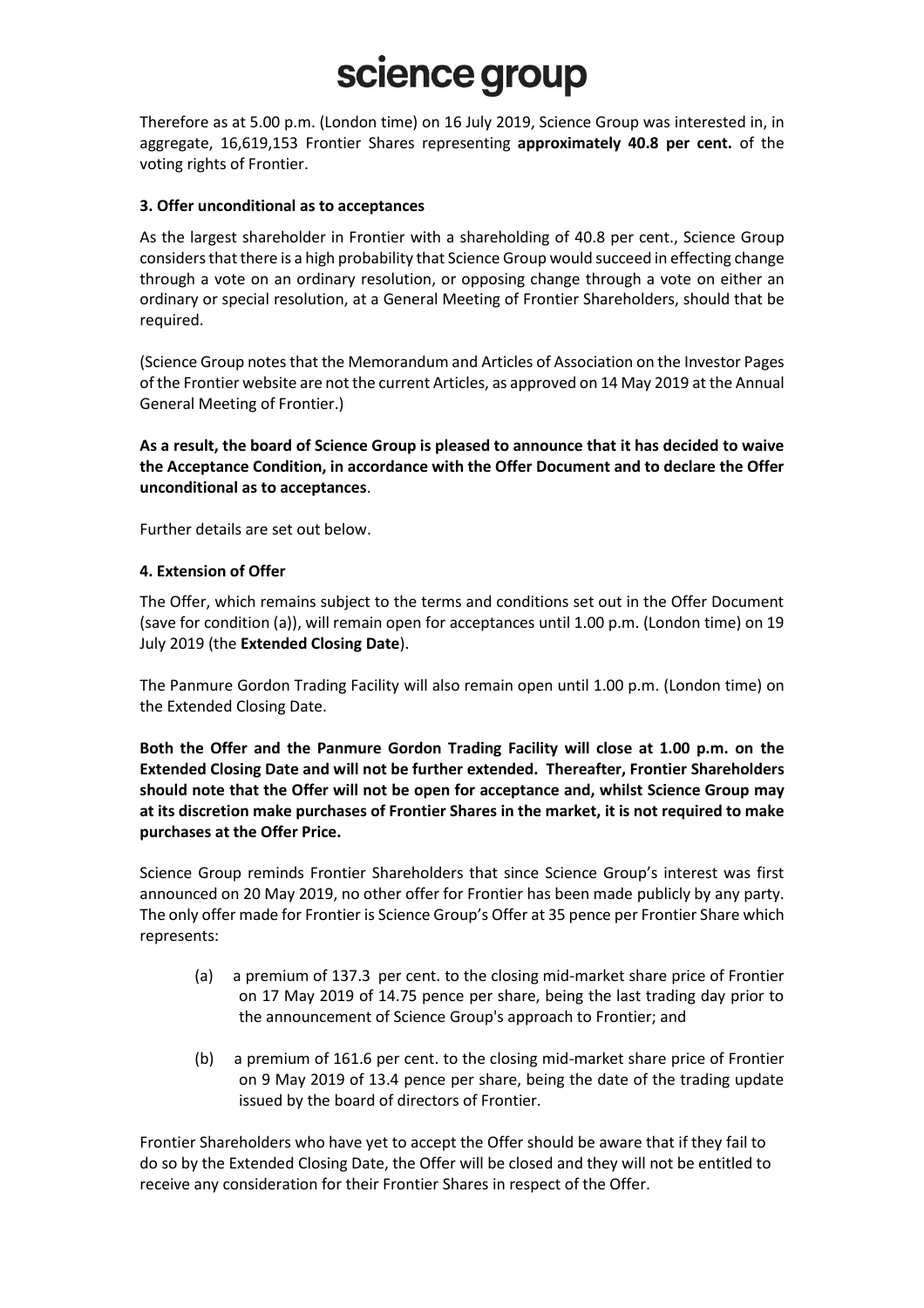#### **5. Action to be taken**

**Science Group encourages Frontier Shareholders to accept the Offer, or sell their Frontier Shares through the Panmure Gordon Trading Facility, as soon as possible and in any event prior to 19 July 2019.**

#### **6. Next steps**

Science Group reminds Frontier Shareholders that Frontier is incorporated in the Cayman Islands and therefore the UK City Code on Takeovers and Mergers (the **City Code**) does not apply to Frontier. Although the Frontier Board (in its various forms) has had ample opportunity over the past 14 years (including the current board at the most recent Annual General Meeting in May 2019) to change the jurisdiction of incorporation of Frontier, it has consistently elected not to do so. As a consequence, Science Group is not restricted from buying further Frontier Shares at any price following the Extended Closing Date, nor do any other provisions or constraints of the City Code apply.

The Offer Document sets out the intentions of Science Group following the Offer becoming wholly unconditional, which includes the possible execution of a statutory merger in accordance with Cayman Islands Companies Law (the **Statutory Merger**) and cancellation of the admission to trading of Frontier Shares on AIM (the **Delisting**). Science Group does not, at the present time, support changing the jurisdiction of incorporation of Frontier except through the Statutory Merger proposed in the Offer.

In the event that Science Group does not acquire sufficient Frontier Shares or voting rights of Frontier, or sufficient support from other Frontier Shareholders, to enable the Statutory Merger and Delisting to proceed, Frontier Shareholders should understand that share trading liquidity in Frontier may be severely limited. Science Group may provide some exit liquidity after the Extended Closing Date for Frontier Shareholders by buying further Frontier Shares but such purchases are not required to be made at the Offer Price.

According to reported Frontier shareholding information, with 40.8% of the voting shares, Science Group is the largest shareholder in Frontier. Science Group will be seeking changes to the Frontier Board to reflect the transformation of the Frontier shareholder base resulting from Science Group's substantial shareholding. Thereafter, the strategy of Frontier will be evaluated. Science Group continues to believe in the fundamental opportunities and capabilities within Frontier and considers the Frontier employees to be a key strength of the company. This strategy review may or may not include the possibility of arm's-length cooperation with parts of Science Group.

Unless otherwise stated, terms used in this announcement have the same meanings as given to them in the Offer Document.

**- Ends -**

#### **For further information:**

#### **Science Group plc**

Martyn Ratcliffe, Chairman Rebecca Archer, Finance Director Sarah Cole, Company Secretary

Tel: +44 (0) 1223 875 200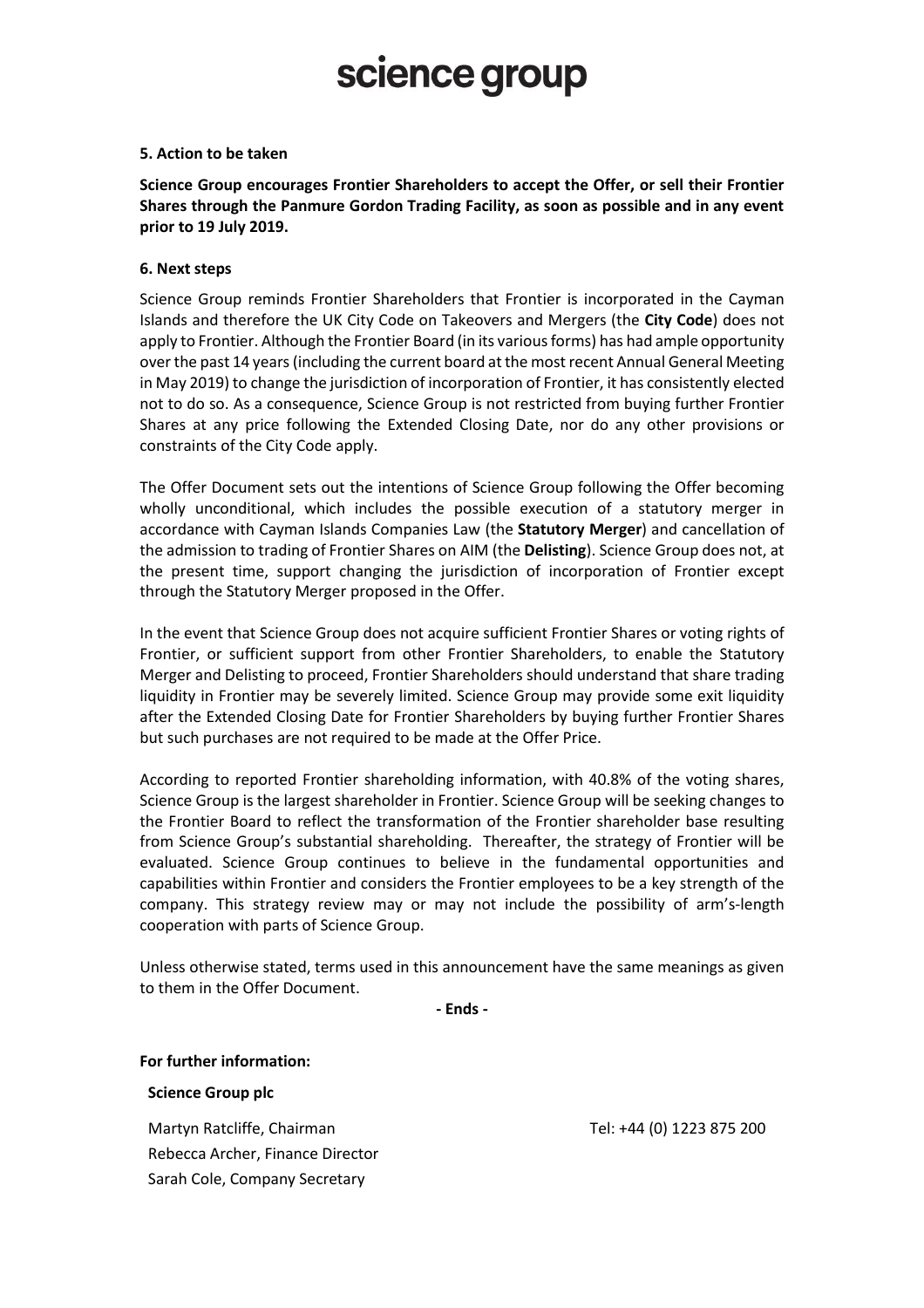## **Panmure Gordon (UK) Limited**

Dominic Morley / Alina Vaskina (Corporate Finance) Erik Anderson (Corporate Broking)

Tel: +44 (0) 20 7886 2500

**MHP**

Reg Hoare

Tel: +44 (0) 20 3128 8793

## **IMPORTANT NOTICES**

Panmure Gordon (UK) Limited is acting exclusively for Science Group and for no one else in relation to the matters described in this announcement and is not advising any other person and accordingly will not be responsible to anyone other than Science Group for providing the protections afforded to the customers of Panmure Gordon (UK) Limited or for providing advice in relation to the matters described in this announcement.

The statements contained in this announcement are not to be construed as legal, business, financial or tax advice. If you are in any doubt about the Offer or the contents of this announcement, you should consult your own legal, financial and/or tax adviser for legal, business, financial and/or tax advice.

### **Further information**

This announcement is not intended to, and does not, constitute or form part of any offer, invitation or the solicitation of an offer to purchase, otherwise acquire, subscribe for, sell or otherwise dispose of any securities, or the solicitation of any vote or approval in any jurisdiction, pursuant to the Offer or otherwise. The Offer is made solely by means of the Offer Document and the Form of Acceptance accompanying the Offer Document, which contain the full terms and conditions of the Offer, including details of how the Offer may be accepted. Any response to the Offer should be made only on the basis of information contained in those documents. Frontier Shareholders are advised to read the formal documentation in relation to the Offer carefully.

This announcement has been prepared for the purposes of complying with English law and the AIM Rules and the information disclosed may not be the same as that which would have been disclosed if this announcement had been prepared in accordance with the laws and regulations of any jurisdiction outside the United Kingdom.

### **Overseas Shareholders**

The release, publication or distribution of this announcement and/or any accompanying documents (in whole or in part) in jurisdictions other than the United Kingdom or the United States may be restricted by law and therefore any persons who are subject to the laws of any jurisdiction other than the United Kingdom or the United States should inform themselves about, and observe, any applicable restrictions and legal and regulatory requirements.

Frontier Shareholders who are in any doubt regarding such matters should consult an appropriate independent adviser in the relevant jurisdiction without delay. Any failure to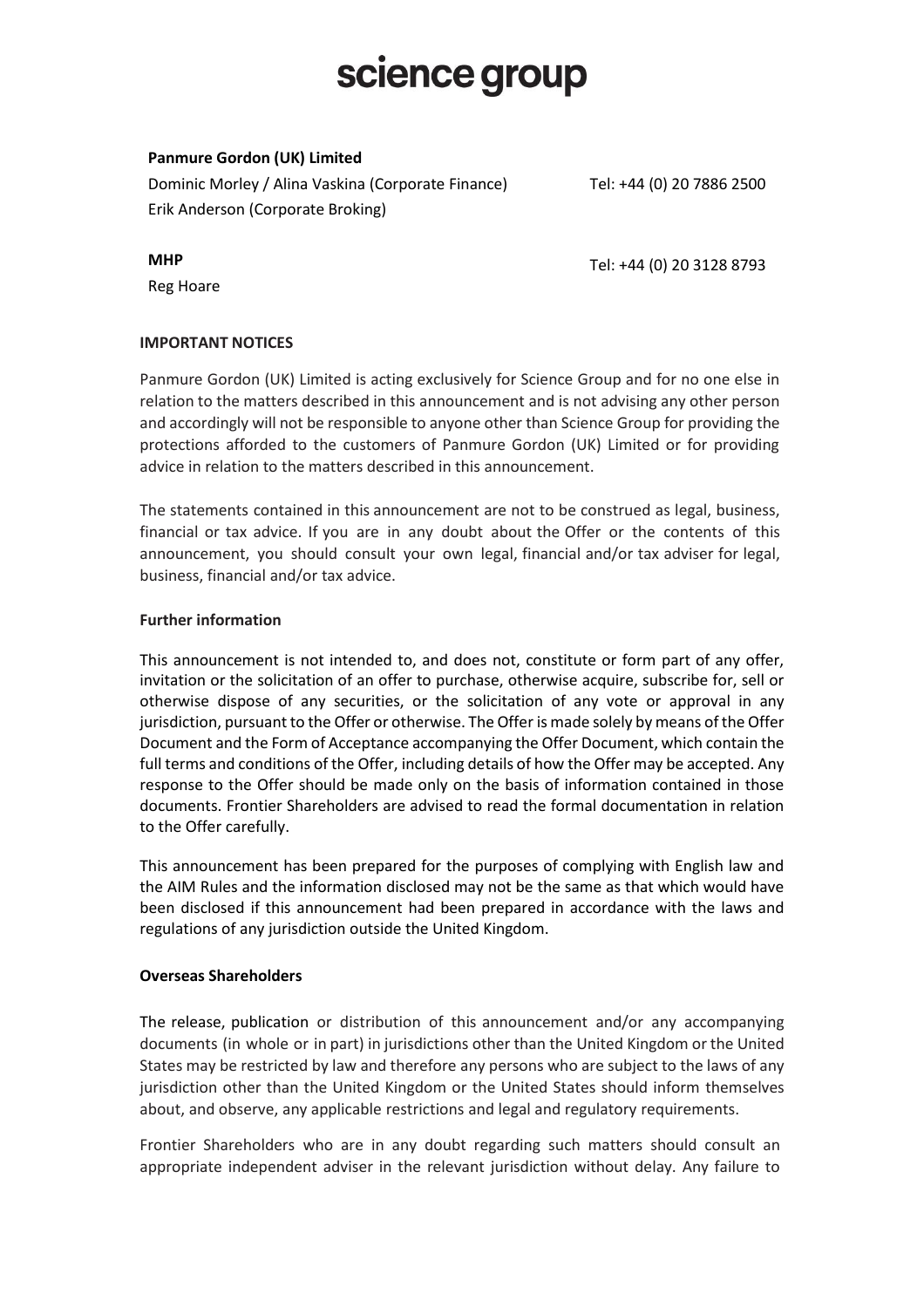comply with such restrictions and/or requirements may constitute a violation of the securities laws of any such jurisdiction.

This announcement has been prepared for the purpose of complying with English law and the AIM Rules and the information disclosed may not be the same as that which would have been disclosed if this announcement had been prepared in accordance with the laws of jurisdictions outside the United Kingdom.

The Offer is subject to the applicable requirements of English Law, the AIM Rules and the FCA. Frontier is not subject to the City Code or any requirements of the Panel.

Unless otherwise determined by Science Group, and permitted by applicable law and regulation, the Offer is not and will not be made available, directly or indirectly, in or into or from, or by the use of mails or any means or instrumentality (including, but not limited to, facsimile, e-mail or other electronic transmission, telex or telephone) of interstate or foreign commerce of, or of any facility of a national, state or other securities exchange of any Restricted Jurisdiction and the Offer is not and will not be capable of acceptance by any such use, means, instrumentality or facilities or from or within any Restricted Jurisdiction.

Accordingly, copies of this announcement and all documents relating to the Offer are not being, and must not be, directly or indirectly, mailed or otherwise forwarded, distributed or sent in or into or from any Restricted Jurisdiction and persons receiving such documents (including any custodians, nominees and trustees) must not mail or otherwise forward, distribute or send them in or into or from any Restricted Jurisdiction. Any person (including any custodian, nominee or trustee) who has a contractual or legal obligation, or may otherwise intend, to forward this announcement and/or any other related document to a jurisdiction outside the United Kingdom or the United States should inform themselves of, and observe, any applicable legal or regulatory requirements of their jurisdiction and must not mail, send or otherwise forward or distribute them in, into or from any Restricted Jurisdiction. Doing so may render any purported acceptance of the Offer invalid.

### **Notes to U.S. holders of Frontier Shares**

The Offer is made in the United States pursuant to Section 14(e) of, and Regulation 14E under, the US Exchange Act, subject to the exemptions provided by Rule 14d-1(c) and otherwise in accordance with the requirements of English law. Accordingly, the Offer is subject to disclosure and other procedural requirements, including with respect to withdrawal rights, offer timetable, settlement procedures and timing of payments that are different from those applicable under US domestic tender offer procedures and law.

The Offeris made for the securities of a Cayman Islands-incorporated company with its shares admitted to trading on AIM. The Offer is subject to AIM Rule disclosure requirements, which are different from certain United States disclosure requirements. The financial information on Frontier included in this announcement has been extracted from Frontier financial statements which are stated by Frontier to have been prepared in accordance with IFRS and may therefore not be comparable to financial information of US companies or companies whose financial statements are prepared in accordance with generally accepted accounting principles in the United States.

The receipt of cash pursuant to the Offer by a US holder of Frontier Shares may be a taxable transaction for US federal income tax purposes and under applicable US state and local, as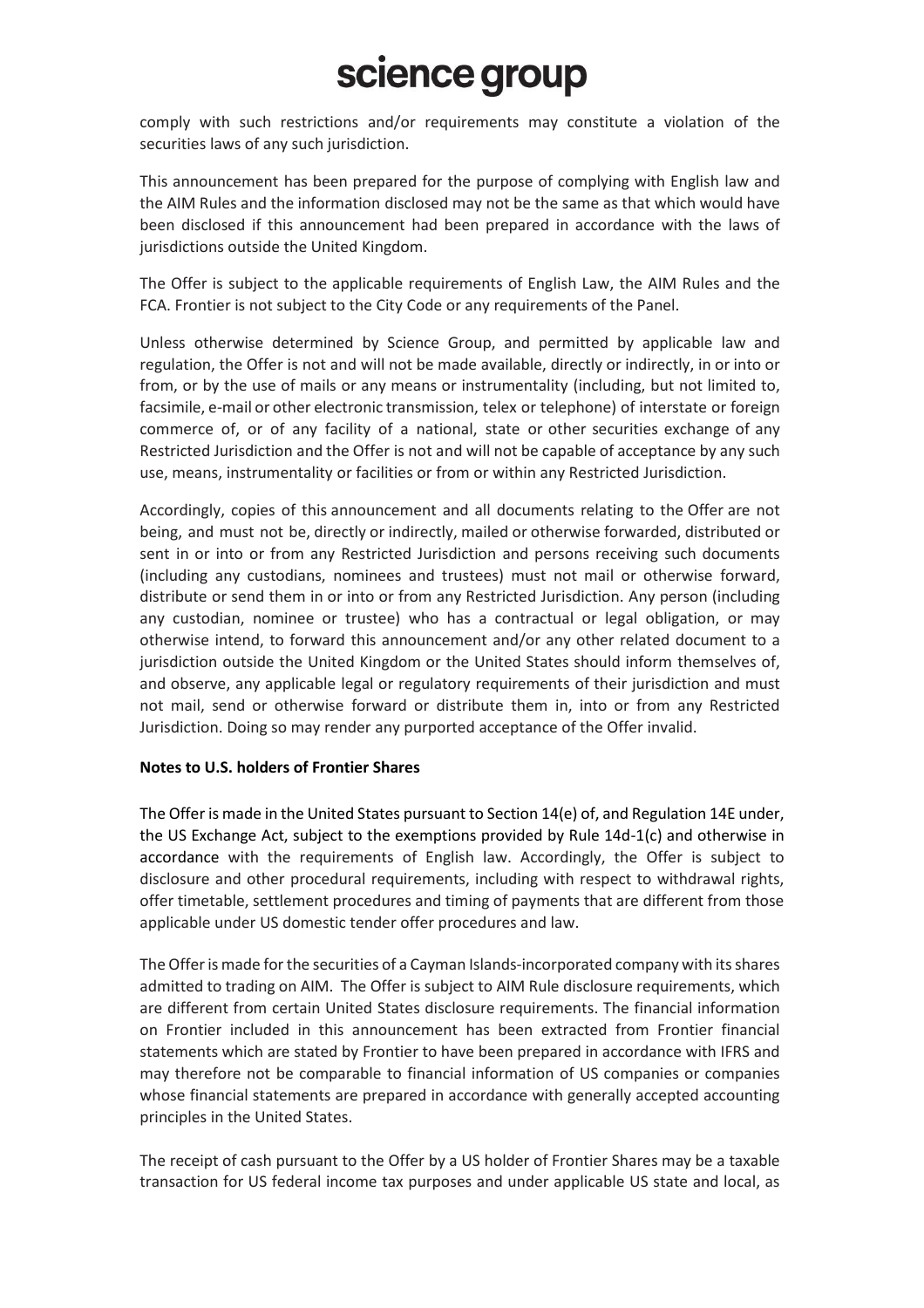well as foreign and other, tax laws. Each Frontier Shareholder is urged to consult his or her independent professional adviser immediately regarding the tax consequences of accepting the Offer. Furthermore, the payment and settlement procedure with respect to the Offer will differ from the United States payment and settlement procedures, particularly with regard to the date of payment of consideration.

The Offer is made (including in the United States) by Science Group and no one else. None of Panmure Gordon nor any of its affiliates is making the Offer in or outside the United States.

It may be difficult for US holders of Frontier Shares to enforce their rights and any claim arising out of US federal securities laws, since Science Group is incorporated under the laws of England and Frontier is incorporated under the laws of the Cayman Islands and some or all of their officers and directors are residents of non-US jurisdictions. In addition, most of the assets of Science Group and Frontier are located outside the United States. US holders of Frontier Shares may not be able to sue a non-US company or its officers or directors in a non-US court for violations of US securities laws. Further, it may be difficult to compel a non-US company and its affiliates to subject themselves to a US court's judgment.

This announcement does not constitute an offer of securities for sale in the United States or an offer to acquire securities in the United States. No offer to acquire securities or to exchange securities for other securities has been made, or will be made, directly or indirectly, in or into, or by the use of the mails of, or by any means or instrumentality of interstate or foreign commerce or any facilities of a national securities exchange of, the United States or any other country in which such offer may not be made other than: (i) in accordance with the tender offer requirements under the US Exchange Act, or the securities laws of such other country, as the case may be; or (ii) pursuant to an available exemption from such requirements.

Neither the US Securities and Exchange Commission nor any US state securities commission has approved or disapproved the Offer, passed comment upon the fairness or merits of the Offer or passed comment upon the adequacy or completeness of this announcement. Any representation to the contrary is a criminal offence in the United States.

To the extent permitted by applicable law, in accordance with normal UK market practice, Science Group or its nominees or brokers (acting as agents) or their respective affiliates may from time to time make certain purchases of, or arrangements to purchase, shares or other securities in Frontier, other than pursuant to the Offer, at any time prior to completion of the Offer (including, without limitation, under the Panmure Gordon Trading Facility). These purchases may occur either in the open market at prevailing prices or in private transactions at negotiated prices. Any such purchases, or arrangements to purchase, will comply with all applicable UK and Cayman Island rules, the AIM Rules and Rule 14e-5 under the US Exchange Act to the extent applicable. In addition, in accordance with, and to the extent permitted by normal UK market practice, Panmure Gordon and its affiliates will continue to act as exempt principal traders in Frontier Shares on AIM and engage in certain other purchasing activities consistent with their respective normal and usual practice and applicable law. To the extent required by the applicable law, any information about such purchases will be disclosed on a next day basis to a Regulatory Information Service including the Regulatory News Service on the London Stock Exchange website, www.londonstockexchange.com. To the extent that such information is made public in the United Kingdom, this information will also be deemed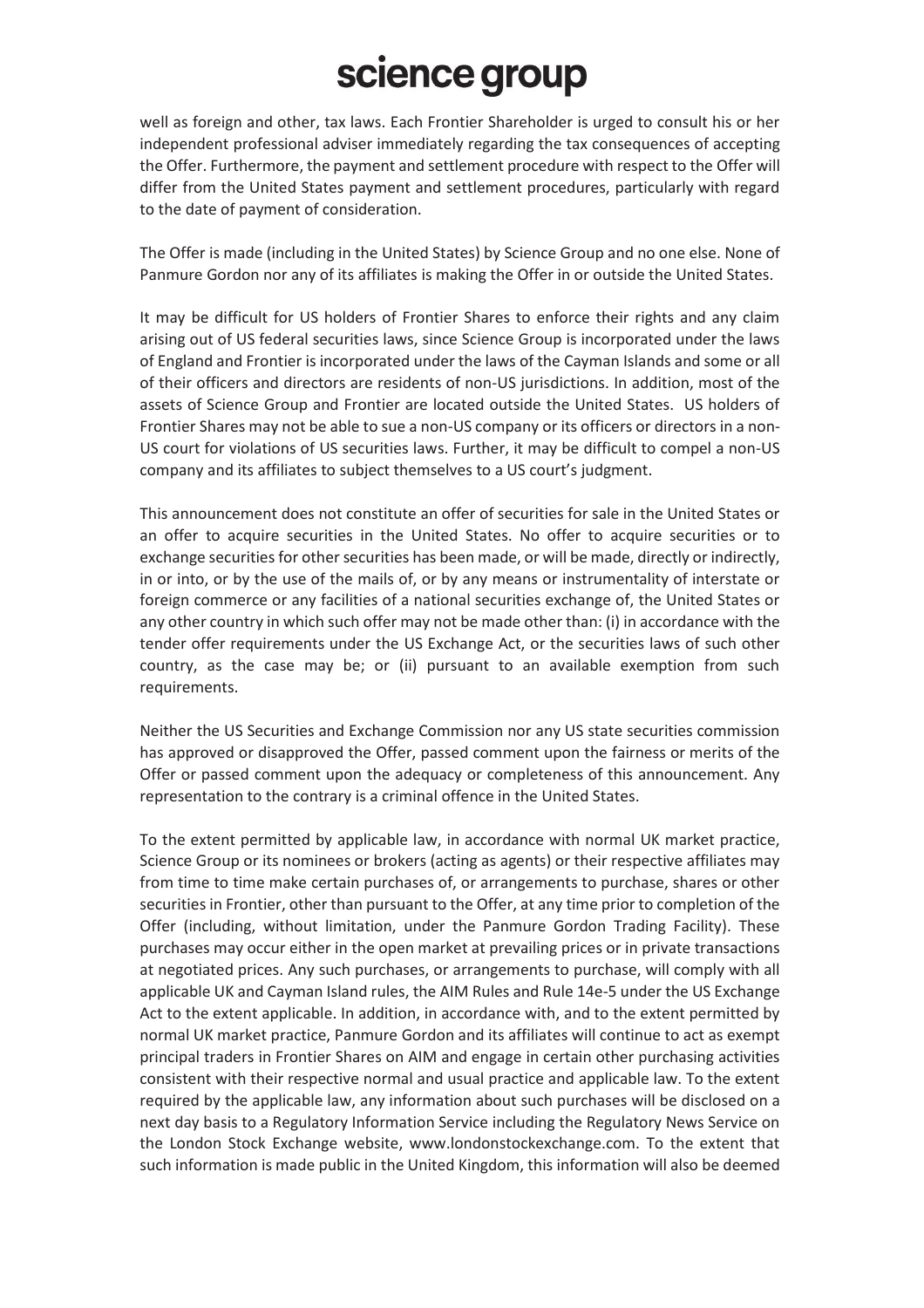to be publicly disclosed in the United States.

#### **Cautionary note regarding forward-looking statements**

This announcement contains statements about Science Group and Frontier which are, or may be deemed to be, "forward-looking statements" and which are prospective in nature. All statements other than statements of historical fact included in this announcement may be forward-looking statements. They are based on current expectations and projections about future events, and are therefore subject to risks and uncertainties which could cause actual results to differ materially from the future results expressed or implied by the forward-looking statements. Often, but not always, forward-looking statements can be identified by the use of forward-looking words such as "plans", "expects", "is expected", "is subject to", "budget", "scheduled", "estimates", "forecasts", "predicts", "intends", "anticipates", "believes", "targets", "aims", "projects", "future-proofing" or words or terms of similar substance or the negative of such words or terms, as well as variations of such words and phrases or statements that certain actions, events or results "may", "could", "should", "would", "might" or "will" be taken, occur or be achieved. Such statements are qualified in their entirety by the inherent risks and uncertainties surrounding future expectations.

These forward-looking statements are not guarantees of future financial performance and have not been reviewed by the auditors of Science Group or Frontier. Such forward-looking statements involve known and unknown risks and uncertainties that could significantly affect expected results and are based on certain key assumptions. Many factors could cause actual results to differ materially from those projected or implied in any forward looking statements. Due to such uncertainties and risks, readers are cautioned not to place undue reliance on such forward-looking statements, which speak only as of the date of this announcement. All subsequent oral or written forward-looking statements attributable to Science Group or any of its members, directors, officers or employees or any persons acting on its behalf are expressly qualified in their entirety by the cautionary statement above. Science Group disclaims any obligation to update any forward-looking or other statements contained herein, except as required by applicable law.

No member of Science Group, nor any of its associates, directors, officers, employees or advisers, provides any representation, assurance or guarantee that the occurrence of the events expressed or implied in any forward-looking statements in this announcement will actually occur.

Other than in accordance with its legal or regulatory obligations, Science Group is not under any obligation and Science Group expressly disclaims any intention or obligation to update or revise any forward-looking statements, whether as a result of new information, future events or otherwise.

All subsequent oral or written forward-looking statements attributable to Science Group, or any of its associates, directors, officers, employees or advisers, are expressly qualified in their entirety by the cautionary statement above.

### **No profit forecasts or estimates**

No statement in, or referred to in, this announcement or incorporated by reference into this announcement is intended as or shall be deemed to be a profit forecast or estimate for any